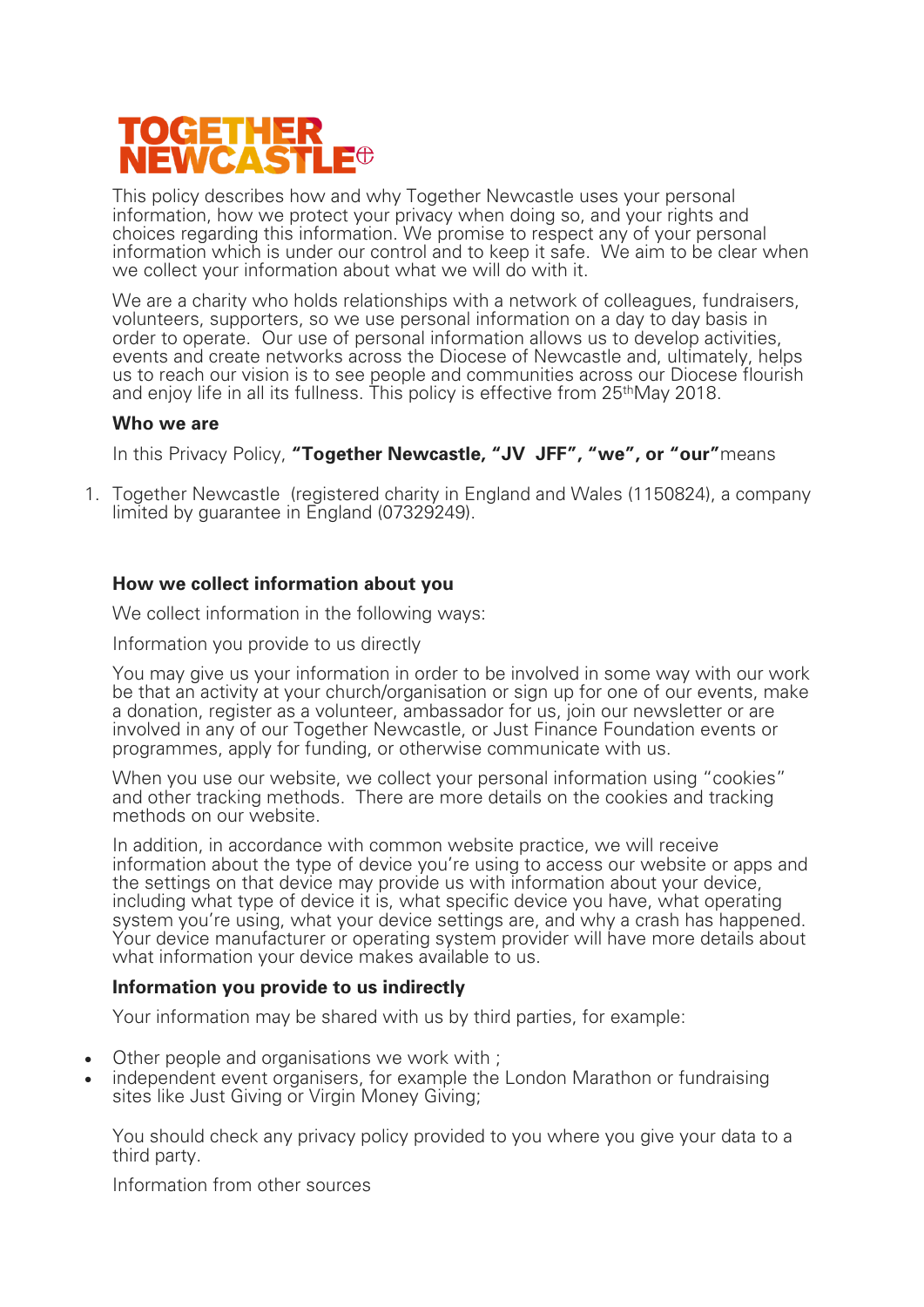We also use information from the following sources:

#### Social Media

Depending on your settings or the privacy policies for social media and messaging services like Facebook, WhatsApp or Twitter, you might give us permission to access information from those services, and for example when you publicly tag us in an event photo.

## Information available publicly

We may on occasions supplement information from publicly available sources such as charity websites and annual reviews, corporate websites, public social media accounts, the electoral register and Companies House in order to create a fuller understanding of someone's interests and support of Together Newcastle.

# **What personal information we collect**

We collect, store and use the following kinds of personal information:

- your name;
- your contact details (including postal address, telephone number, e-mail address and/or social media identity);
- your date of birth;
- your gender;
- if you volunteer for us or apply for a job with us, information necessary for us to process these applications and assess your suitability (which may include things like employment status, previous experience depending on the context, as well as any unspent criminal convictions or pending court cases you may have);
- if you apply for funding, information necessary to help us support your application,
- information about your activities on our website(s) and about the device you use to access these, for instance your IP address and geographical location;
- information as to whether you are a taxpayer to enable us to claim Gift Aid;
- age, nationality and ethnicity information for monitoring purposes; and
- any other personal information you provide to us.

Certain types of personal information are in a special category under data protection laws, as they are considered to be more sensitive. Examples of this type of sensitive data would be information about health, race, religious beliefs, political views, trade union membership, sex life or sexuality or genetic/biometric information.

We would only collect this type of information about anyone we are working with the extent that there is a clear reason for us to do so, for example asking for health information if you are taking part in a sporting events, or where we ask for information for the purpose of providing appropriate facilities or support. We will also collect this type of information if you make it public or volunteer it to us – for instance if you tell us about a disability when applying for an volunteer role. Wherever it is practical for us to do so, we will make why we are collecting this type of information clear and what it will be used for.

## **How we use your information**

We will use your personal information to:

- provide you with the support, information and services, you asked for;
- administer your donation or support your fundraising, including processing Gift Aid;
- keep a record of your relationship with us;
- respond to or fulfil any requests, complaints or queries you make to us;
- understand how we can improve our support, services, or information by conducting analysis and market research;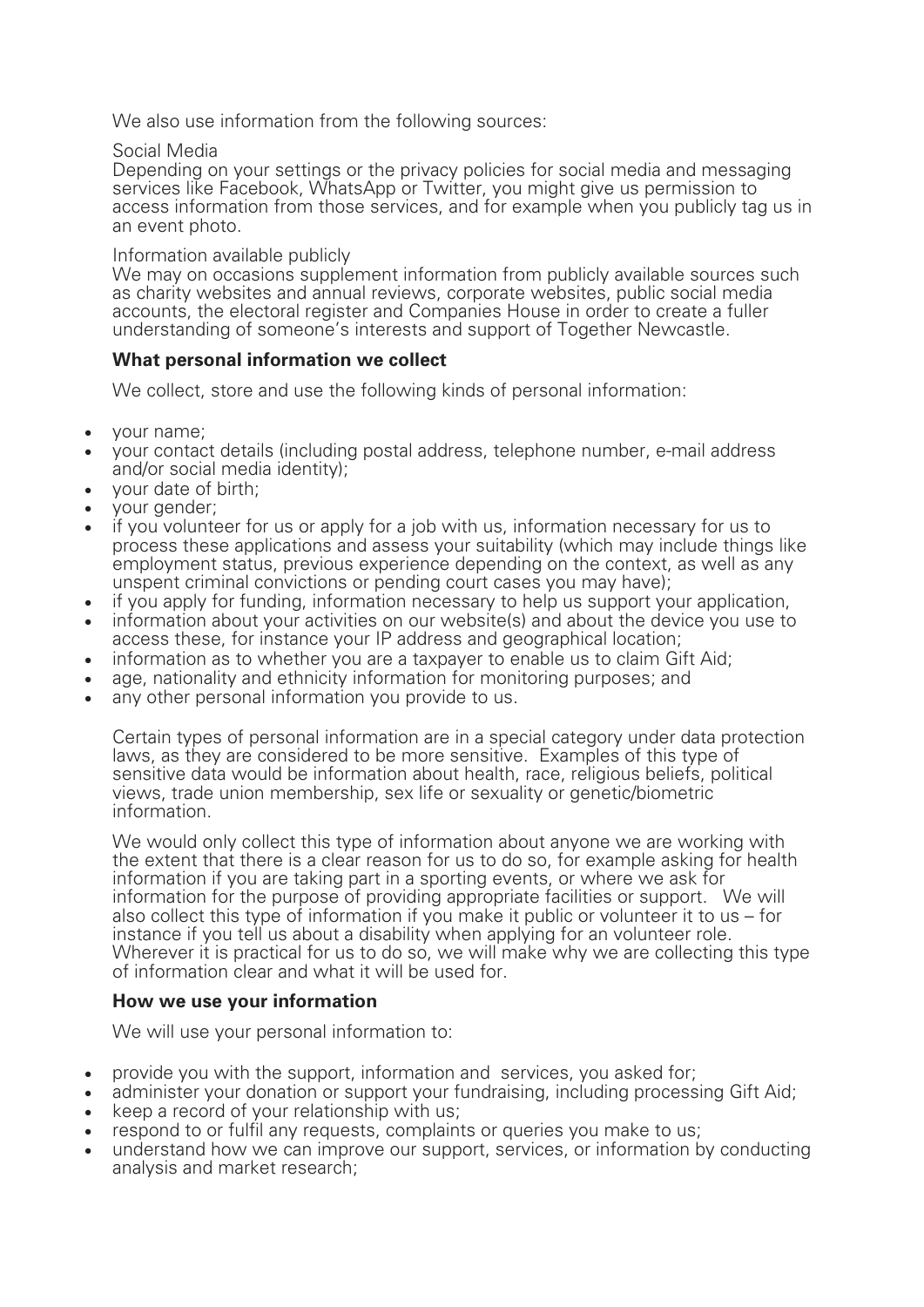- manage our events:
- check for updated contact details against third party sources so that we can stay in touch if you move (see "Keeping your information up to date" below);
- further our charitable objectives:
- send you correspondence and communicate with you:
- administer our websites testing our technical systems to make sure they are working as expected;
- display content to you in a way appropriate to the device you are using (for example if you are viewing content on a mobile device or a computer);
- generate reports on our work, services and events;
- safeguard our staff and volunteers;
- conduct due diligence and ethical screening;
- monitor website use to identify visitor location, quard against disruptive use, monitor website traffic and/or personalise information which is presented to you;
- process your application for a job or volunteering position;
- conduct training and quality control;
- audit and administer our accounts:
- meet our legal obligations, for instance to perform contracts between you and us, or our obligations to regulators, government and/or law enforcement bodies;

#### **How we use your information to tell you about our work**

## **SENDING INFORMATION& COMMUNICATIONS**

Our marketing communications include information about our work and requests for donations or other support. Occasionally, we may include information from partner organisations or organisations who support us in these communications. We operate an 'opt-in only' communication policy. This means that, except as set out below, we will only send marketing communications to those that have explicitly stated that they are happy for us to do so.

We may use information you have given us directly, for example the record of your previous contact with us and or donations to and/or relationship with us, your location and demographics, as well as the type of activity you have been involved with

## **EVENTS AND FUNDRAISING**

When you have asked for details about Together Newcastle our work or event, we will only send you relevant information.

## **MANAGING YOUR CONTACT PREFERENCES**

We endeavour to make it as easy as possible for you to tell us how you want us to communicate, in a way that suits you. If you don't want to hear from us, that's fine, and you can opt out at any time. Just let us know contact us on 07791 369625 steve.forster@together-newcastle.org .

If you've decided you don't want to be contacted for marketing purposes, we may still need to contact you for administrative purposes. This may include where we are processing a donation you've made and any related Gift Aid, thanking you for a donation or participation in an event, or keeping in touch with you about volunteering activities you are doing for us.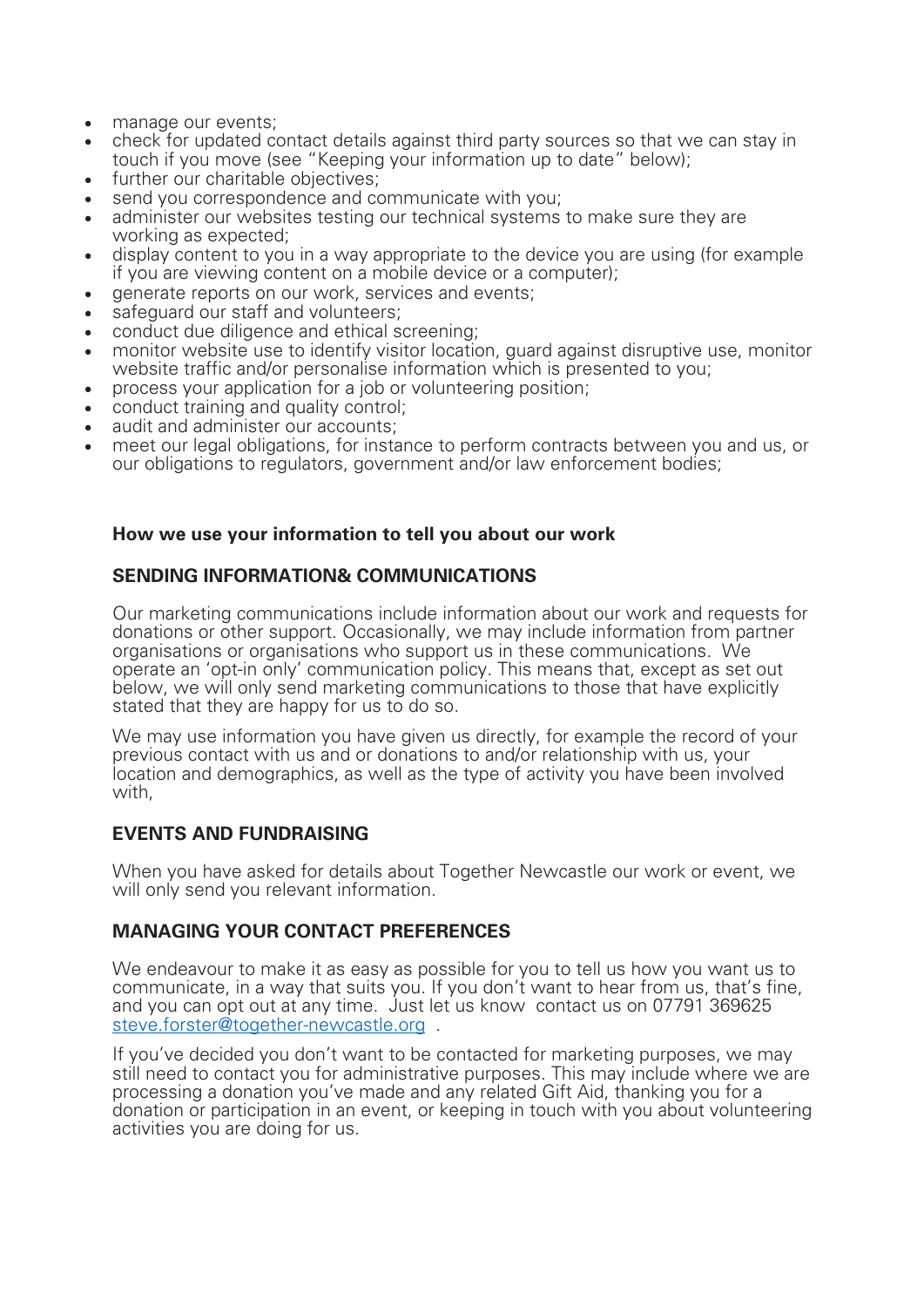## **How we keep your information safe**

We ensure that there are appropriate technical and organisational controls (including physical, electronic and managerial measures) in place to protect your personal details. For example our website and the CUF network is protected and routinely monitored.

## **How long we keep your information for**

We are a networking organisation, and building up a data base of organisation and personal contacts is key to how we work. The length of time we hold information is determined by legal and operational considerations. For instance we are required to keep some personal information for tax or health and safety purposes, as well as keep a record of your interactions with us

## **Keeping your information up to date**

We're committed to putting you in control of your data and you're free at any time to opt out from this activity. To find out more, please contact us on 07791369625 or steve.forster@together-newcastle.org We really appreciate it if you let us know if your contact details change.

This activity also prevents us from having duplicate records and out of date preferences, so that we don't contact you when you've asked us not to.

# **Your rights**

Under UK data protection law, you have rights over personal information that we hold about you. We've summarised these below:

## **Right to access your personal information**

You have a right to request access to the personal data that we hold about you. You also have the right to request a copy of the information we hold about you, and we will provide you with this unless legal exceptions apply.

If you want to access your information, send a description of the information you want to see by post to Together Newcastle Church House St Johns Terrace Percy Main North Shields NE29 6HS or by email steveforster@together-newcastle.org

Right to have your inaccurate personal information corrected

You have the right to have inaccurate or incomplete information we hold about you corrected. If you believe the information we hold about you is inaccurate or incomplete, please provide us with details and we will investigate and, where applicable, correct any inaccuracies.

# **Right to restrict use of your personal information**

You have a right to ask us to restrict the processing of some or all of your personal information in the following situations: if some information we hold on you isn't right; we're not lawfully allowed to use it; you need us to retain your information in order for you to establish, exercise or defend a legal claim; or you believe your privacy rights outweigh our legitimate interests to use your information for a particular purpose and you have objected to us doing so.

## **Right to erasure of your personal information**

You may ask us to delete some or all of your personal information and in certain cases, and subject to certain exceptions, you have the right for this to be done.